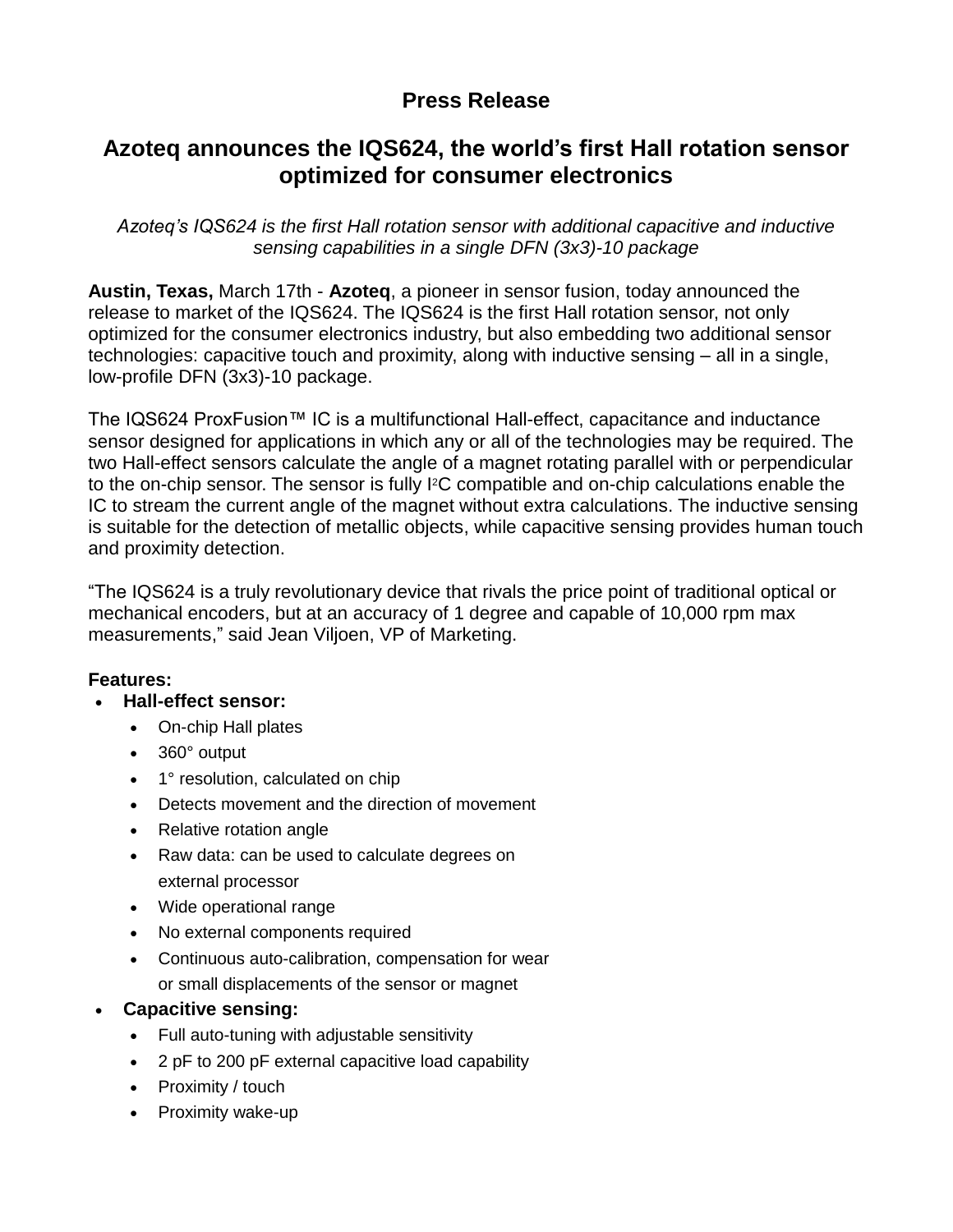• Wake Hall sensing on proximity

#### **Inductive sensing:**

• Only external sense coil required (PCB trace)

#### **Low power consumption:**

- 240 uA (100 Hz response, Hall)
- 55 uA (100 Hz response, capacitive)
- 65 uA (20 Hz response, Hall)
- 15 uA (20 Hz response, capacitive)
- 5 uA (5 Hz response, capacitive)
- Standard **I <sup>2</sup>C** interface
- Optional **RDY indication** for event-mode operation
- Supply voltage: 2.0 V to 3.6 V (5 V version available on special request)

## **Applications**

- Mouse wheel
- Speedometer
- Dial or selector knob
- Water- or dust-proof rotation input devices

## **Pricing and availability**

The IQS624 is priced at \$0.76 in quantities of 1 K and \$0.30 for orders greater than 1 M.

IQS624 samples, production quantity and evaluation kits are available from Mouser now. Comprehensive engineering support is available from the [ARM® mbed™ community.](https://developer.mbed.org/components/IQS624/) Sample code for Arduino Uno is available on Azoteq's website with STMicro's Nucleo following shortly.

## **About Azoteq (Pty) Ltd**

Azoteq [\(www.azoteq.com\)](http://www.azoteq.com/) is a pioneer in sensor fusion. With more than 12 years of capacitive sensing experience, the sensor offering is now expanded to include multi-sensor technologies on single ICs. The first generation of ProxFusion™ offers capacitive sensing, Hall-effect, IR, PIR, inductive and ambient light sensing. Azoteq has design and manufacturing centers in South Africa and China, and sales offices and distributors in South Africa, Asia, Europe and the USA.

IQ Switch**®**, ProxSense**®**, ProxFusion™, LightSenseTM, AirButton**®** and DYCALTM are trademarks of Azoteq (Pty) Ltd.

## **Editorial Contact & Interviews:**

Jean Viljoen +27 21 863 0033 jean.viljoen@azoteq.com [www.azoteq.com](http://www.azoteq.com/)